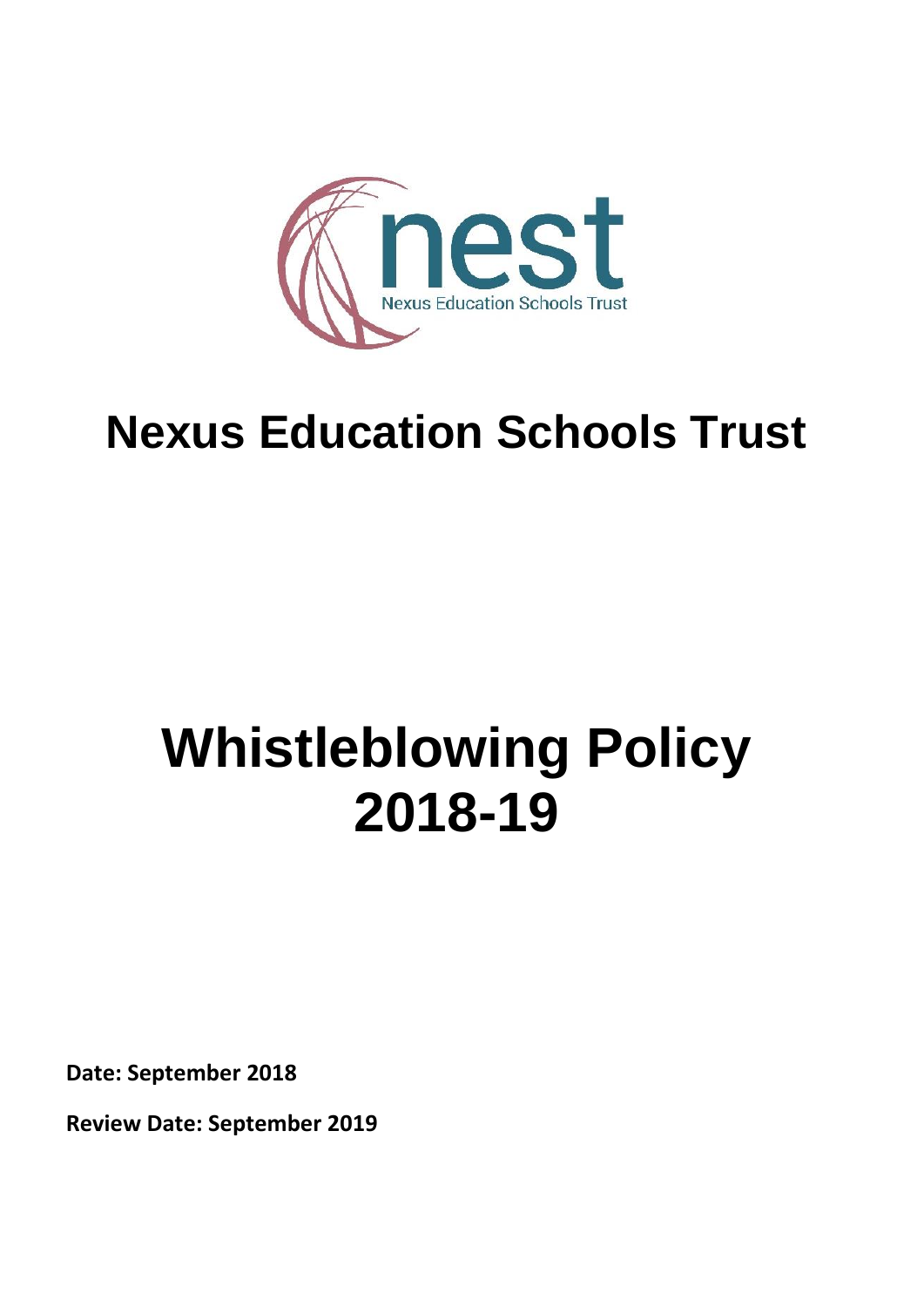# **Whistleblowing Procedures**

#### **This Policy is for all staff employed by Nexus Education Schools Trust, centrally or based in individual schools**

### **EMPLOYEE CODE OF CONDUCT**

Nexus Education Schools Trust is committed to safeguarding and promoting the welfare of children and young people and expects all staff and volunteers to share this commitment.

- 1 This procedure should be followed where you wish to draw attention to issues of bad practice, possible fraud or corruption or other matters which seem to you to be against the interests of the public, Nexus Education Schools Trust (NEST), its schools or its staff.
- 2 The Nexus Education Schools Trust and its employees have a duty to ensure that service users are respected and treated in a proper manner and that the standards of the services it provides are maintained at the highest possible level. Nexus Education Schools Trust also has a duty to ensure that resources (finance and staff) paid for with public money are used effectively and efficiently and without waste. Members of staff have a right to be treated with respect by their colleagues, service users and the Nexus Education Schools Trust as their employer.
- 3 The Nexus Education Schools Trust is committed to protecting employees who use the procedure and "blow the whistle" in good faith from victimisation. Employees should therefore never treat another employee of the Nexus Education Schools Trust less favourably because they have reported or may be considering reporting an issue of concern under this procedure.
- 4 This procedure needs to be considered in conjunction with legislation which deals specifically with how to combat fraud and corruption.

#### **WHEN TO USE THE PROCEDURE**

- 5 If you have serious concerns about any aspect of service provision or the conduct of anyone acting on behalf of Nexus Education Schools Trust or its schools, you may not be sure whether there is a case for investigation. In these circumstances it may be helpful to remember that you have a duty both to members of the public and your colleagues. As a guide it might be helpful to ask the questions
	- is this situation unacceptable to me?
	- is this wasteful?
	- could this be done better?

If the answer is "yes" then you should follow the procedure set out below even if this could place you in an embarrassing situation with a particular colleague or group of colleagues.

6 You are expected to raise issues promptly and in good faith and can expect such matters to be investigated properly and fairly.

#### **PROCEDURE**

- 7 You can raise concerns orally or in writing. Whichever you decide to do, you should make a note so that you have a record for future reference. This note should include what occurred, where and when, and also to whom you submitted the complaint to and when. If you decide to raise a matter orally you may be requested to make a written statement at a later stage depending on the circumstances. The seriousness of the issue will influence who you decide to raise it with. It may be:
	- Your immediate line manager
	- The Head Teacher
	- A Member of schools Local Committee
	- A Member of the Trust Board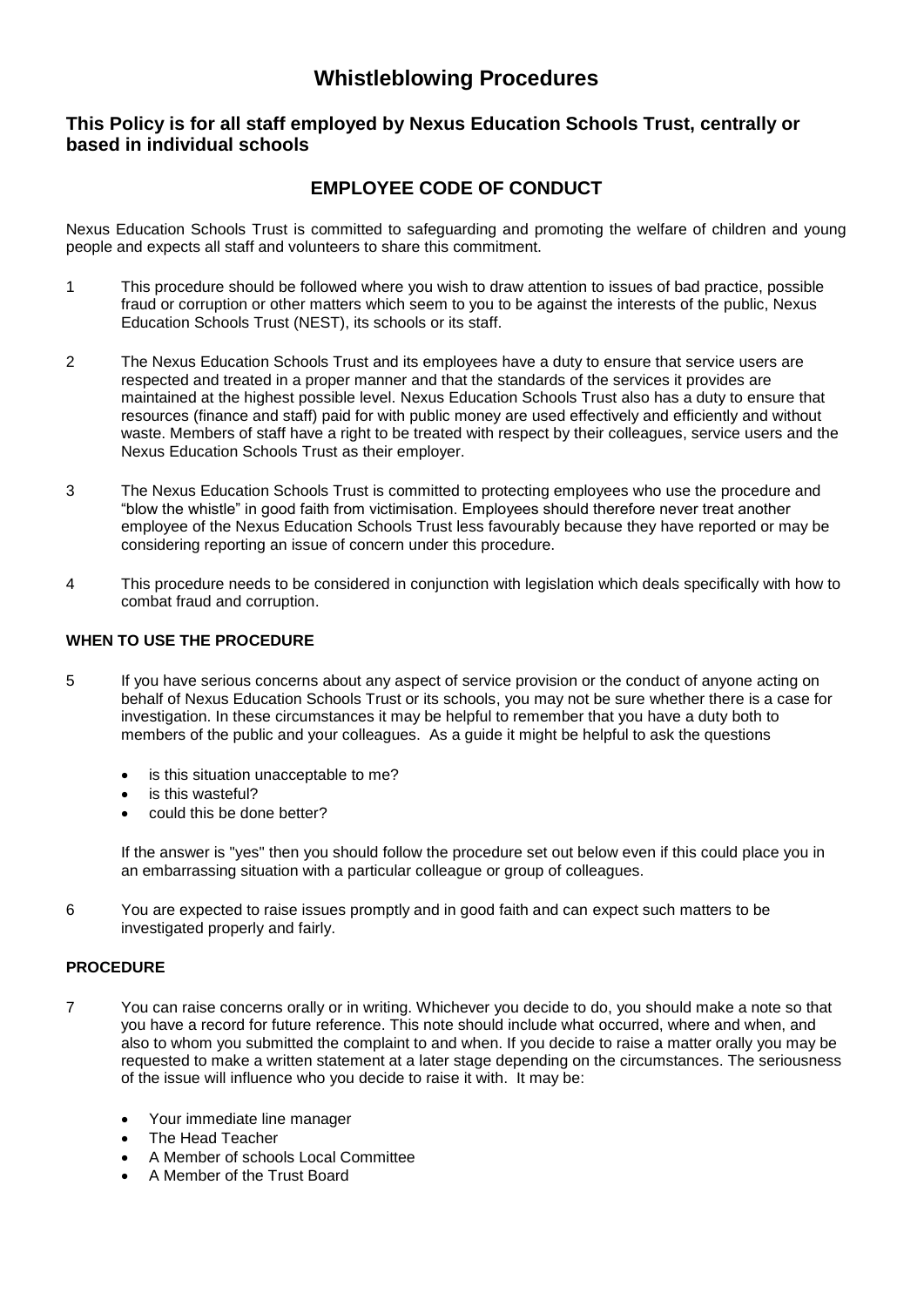- 8 If the issue is of a very serious nature, for example concerning mal- treatment of service users, maladministration or an illegal act, you may decide that it is appropriate to contact the Chairman of the Board of Members with statutory responsibility for taking action on illegality or maladministration. If the issue involves possible fraud or corruption you may decide to contact the Department of Education.
- 9 If you feel the issue is sufficiently serious for you to put it in writing, you can write directly to one of the people referred to above marking the envelope "Personal". This will be opened by the officer concerned and you will be guaranteed a response within seven days. This can be sent to your home address if you indicate that is what you want.
- 10 If someone gives you information which is of concern to them you should treat it seriously in accordance with this procedure and not dismiss it without giving it proper thought.

#### **PUBLIC INTEREST DISCLOSURE ACT 1998**

- 11 While issues raised anonymously will still be looked into, it is much better for complainants to identify themselves so the matter can be properly dealt with. Everything possible will be done to protect your identity, but you may be requested to act as a witness if disciplinary or other proceedings follow the investigation of the issues you have raised.
- 12 If you raise an issue under this procedure in good faith and believing it to be true the Public Interest Disclosure Act 1998 protects you from any repercussions on your present position or future career. The Act does not protect anyone who is acting maliciously, making false allegations or who is seeking personal gain.

#### **EMPLOYEES WHO ARE THE SUBJECT OF COMPLAINTS**

13 If you are the subject of a complaint under this procedure it will be investigated in accordance with the appropriate disciplinary procedure. This means you will have all the rights contained in the procedure such as representation at the investigatory interview.

#### **EXTERNAL ADVICE**

14 This procedure is intended to provide an effective way for you to expose malpractice in the workplace. If you are not satisfied with the procedure and if you have concerns about fraud or corruption you can contact the Academy's External Auditor,

> Wilkins Kennedy High Street **Orpington** Kent BR6

or you can contact the Audit Commission Complaints Complaints Unit at

Audit Commission 3rd Floor Fry Building 2 Marsham Street London SW1P 4DF 0303 444 8330

#### **GENERAL DATA PROTECTION REGULATIONS (GDPR)**

15 Please note that any documents and data obtained as a result of this procedure will be stored and retained in accordance with our Data Protection Policy, Privacy Notice for Staff and Retention Policy. Copies of which can be obtained from the NEST website at [www.nestschools.org](http://www.nestschools.org/)

This trust is committed to being compliant with the General Data Protection Regulations (GDPR) May 2018.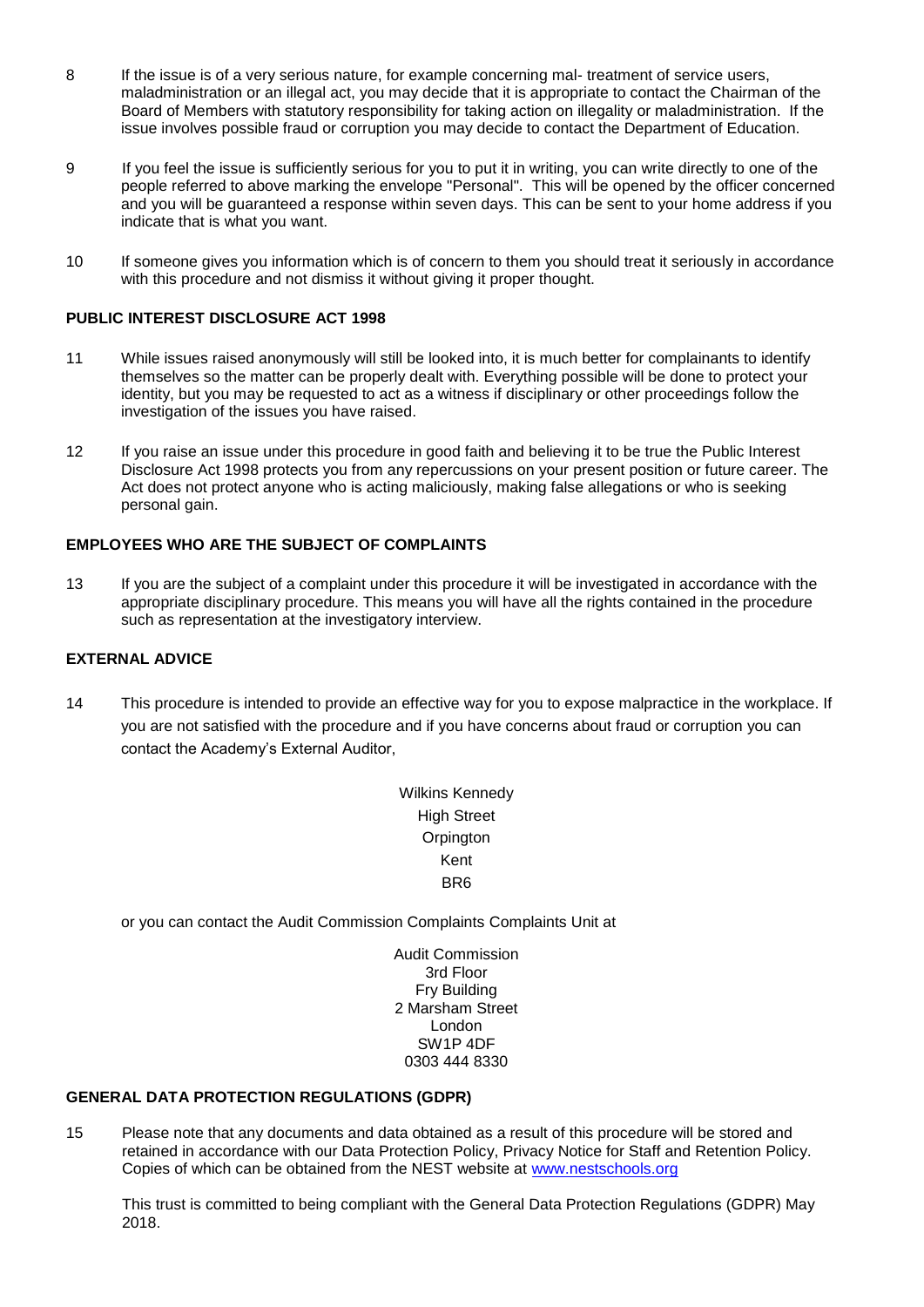## **Useful Contacts**

| <b>Name</b>                                         | <b>Contact</b>                                                         | <b>Address</b>                                                                                                                                                                                        |
|-----------------------------------------------------|------------------------------------------------------------------------|-------------------------------------------------------------------------------------------------------------------------------------------------------------------------------------------------------|
| Headteacher                                         | <b>Elizabeth Blake</b>                                                 | admin.office@bickley.bromley.sch.uk                                                                                                                                                                   |
| <b>Chair of Local Committee</b>                     | Lisa Warren                                                            | admin.office@bickley.bromley.sch.uk                                                                                                                                                                   |
| <b>Local Authority Designated</b><br>Officer (LADO) | Rita Dada<br>Tel: 020 8461 7669<br>Rita.dada@bromley.gov.uk            | <b>Child Protection Chairperson</b><br><b>Quality Improvement Service</b><br>Bromley Children's Social Care<br>London Borough of Bromley<br><b>Civic Centre</b><br>Stockwell Close<br>Bromley BR1 3UH |
| Head of HR, Liberata                                | Nicola French<br>Tel: 020 8603 3516<br>Nicola.french@liberata.com      | Liberata<br>1 <sup>st</sup> Floor, North Block, Civic Centre<br>Bromley BR1 3UH                                                                                                                       |
| <b>Lead Education for NEST</b>                      | Pauline Watts<br>Tel: 020 8650 2977 x5<br>pwatts@nestschools.org       | <b>Nexus Education Schools Trust</b><br><b>Brackley Road</b><br>Beckenham BR3 1RF                                                                                                                     |
| <b>CEO</b> for NEST                                 | Paula Farrow<br>Tel: 020 8650 2977 x5<br>pfarrow@nestschools.org       | <b>Nexus Education Schools Trust</b><br><b>Brackley Road</b><br>Beckenham BR3 1RF                                                                                                                     |
| CFO for NEST                                        | <b>Annick Smith</b><br>Tel: 020 8650 2977 x5<br>asmith@nestschools.org | <b>Nexus Education Schools Trust</b><br><b>Brackley Road</b><br>Beckenham BR3 1RF                                                                                                                     |

| Trade Union - NUT  | Tel: 0345 811 8111<br>nutadviceline@nut.org.uk | <b>NUT Headquarters:</b><br><b>Hamilton House</b><br>Mabledon Place<br>London WC1H 9BD       |
|--------------------|------------------------------------------------|----------------------------------------------------------------------------------------------|
| Trade Union - NAHT | Tel: 0300 3030333<br>info@naht.org.uk          | <b>AHT</b><br>1 Heath Square<br><b>Boltro Road</b><br>Haywards Heath<br>West Sussex RH16 1BL |
| Trade Union - GMB  | Tel 020 8202 8272<br>info@gmb.org.uk           | <b>GMB London Region</b><br>John Cope House<br>152 Brent Street<br>London<br>NW4 2DP         |